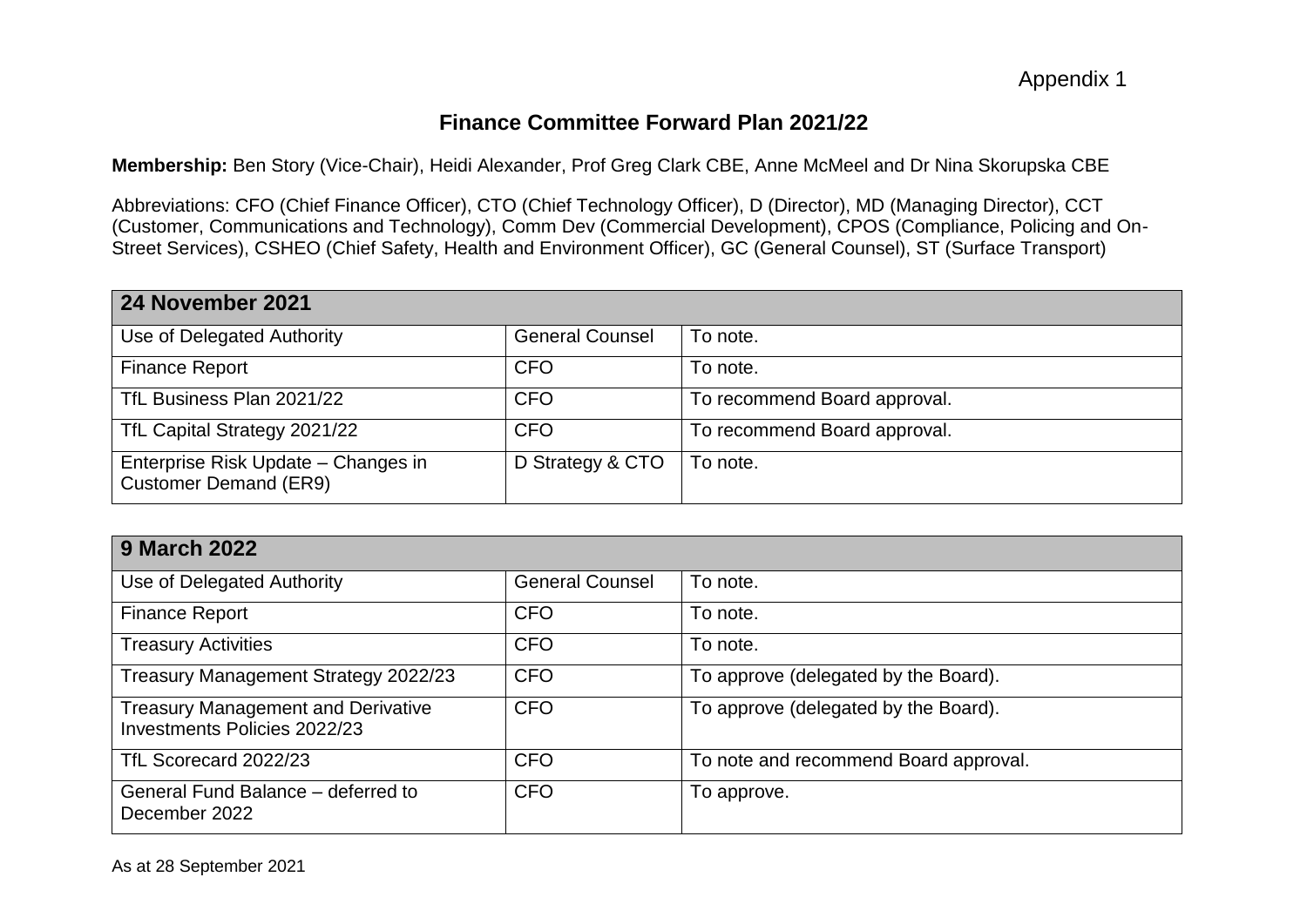## **Finance Committee Forward Plan 2021/22**

| TfL Budget 2022/23 - informal                                                | <b>CFO</b> | To note and recommend Board approval. |
|------------------------------------------------------------------------------|------------|---------------------------------------|
| TfL Prudential Indicators 2022/23 to 2024/25                                 | <b>CFO</b> | To note and recommend Board approval. |
| TfL Investment Management Strategy<br>2022/23 - Non-Financial Assets         | D Comm Dev | To note and recommend Board approval. |
| Enterprise Risk Update – Financial<br>Sustainability (ER7) (to be confirmed) | MD - CFO   | To note.                              |

### **Regular items:**

- Use of Delegated Authority (covers Chair's Action, Procurement Authority etc.) (General Counsel)
- Finance Report (progress against budget including revenue generation targets like fares and Commercial Development activities) (CFO)
- Business Plan (annual November) (CFO)
- Capital Strategy (annual November) (CFO)
- Budget (annual informal March) (CFO)
- Prudential Indicators Outturn (outcome from previous year September) (CFO)
- Prudential Indicators (setting for current year annual informal March) (CFO)
- Treasury Activities (semi-annual September and March) (CFO)
	- Additional updates to be provided where necessary.
- Treasury Management Strategy (annual March) (CFO)
- Treasury Management and Derivative Investments Policies (annual March) (CFO)
- Developer Income (MCIL/CIL/s.106) (annual June) (D City Planning)
- Enterprise Risk Update Supply Chain Disruption (ER5) (annual June) (CFO)
- Enterprise Risk Update Financial Sustainability (ER7) (annual March) (MD CFO) (to be confirmed)
- Enterprise Risk Update Changes in Customer Demand (ER9) (annual November) (D Strategy & CTO)

#### **Additional items to be scheduled:**

- Spending Review Issues (e.g. Business Rates Devolution) (CFO)
- Income Generation Proposals (CFO & CCT)
- Securing New Income Streams (CFO & CCT)
- TfL Strategy on Working Capital